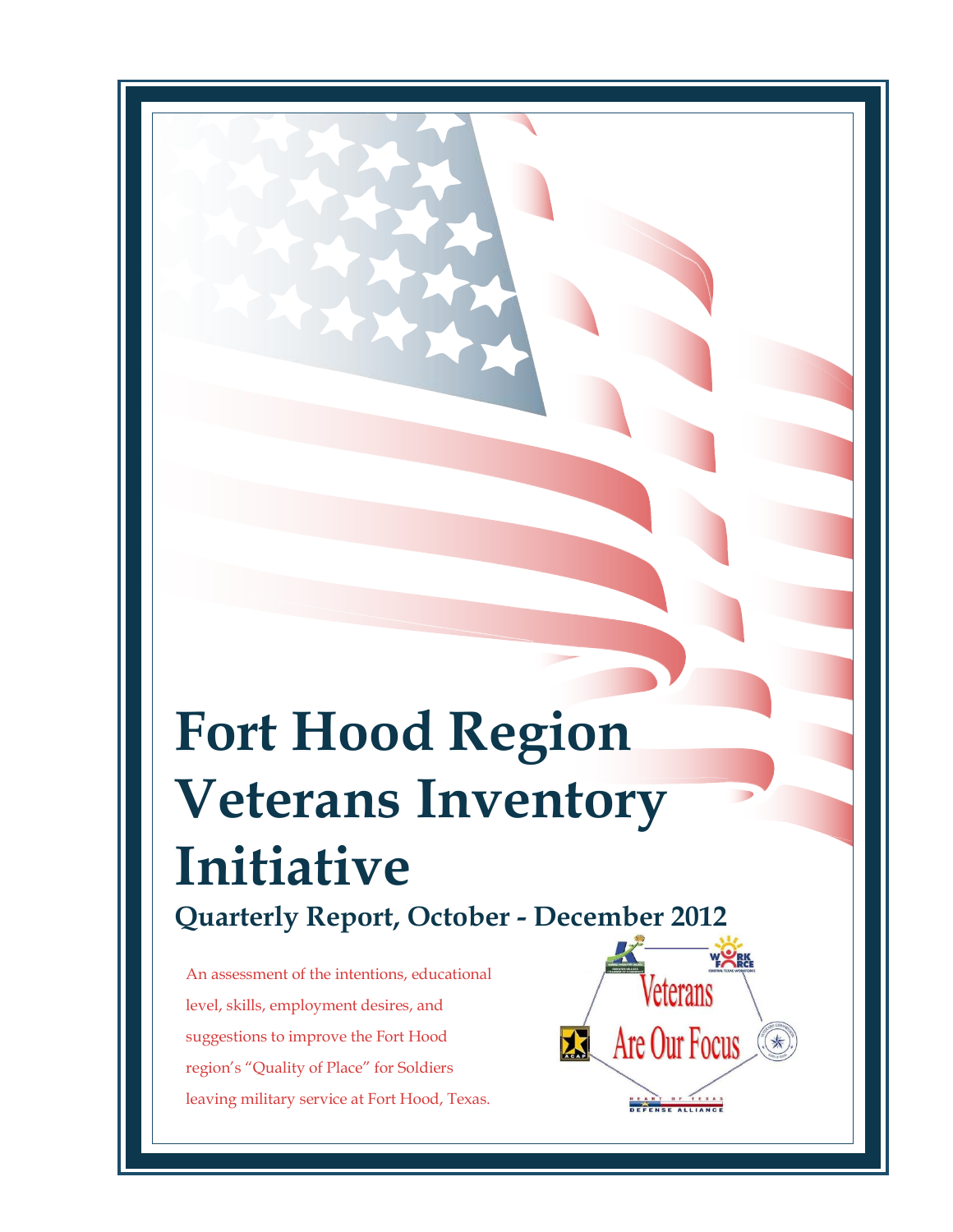

#### **Quarterly Report: 1st Quarter, FY 2013**

(October - December 2012)

**A. BACKGROUND**: Operation Economic Transformation is the Greater Killeen Chamber of Commerce plan to identify, measure, and capitalize on new and emerging economic development opportunities present in the Fort Hood region. One key recommendation was to regularly administer a survey designed to capture insightful information regarding the skills and desired career fields of veterans separating from military service at Fort Hood. In July 2006, the following parties entered into a Memorandum of Understanding (MOU) to routinely inventory the intentions, educational level, skills, employment desires, and suggestions of separating Soldiers in order to improve the Fort Hood regional "Quality of Place":

- Fort Hood Adjutant General/Army Career and Alumni Program (ACAP)
- Workforce Solutions of Central Texas Board<br>- Workforce Solutions of Central Texas Service
- Workforce Solutions of Central Texas Service Centers
- Greater Killeen Chamber of Commerce
- Heart Of Texas Defense Alliance
- Texas Veterans Commission

Data is collected via a voluntary twelve-question survey administered during either the Transition Assistance Program (TAP) workshop or installation final clearance<sup>1</sup>. The purpose for the collection and analysis of this data is threefold:

1. Develop and retain the region's skilled and motivated military Veteran workforce;

2. Foster innovation and entrepreneurship; retain existing businesses, and attract new business to the region; and

3. Align the efforts of the participating agencies to enhance options for current and future/potential residents.

#### **B. DEMOGRAPHICS**

 $\overline{a}$ 

1. For the 1st Quarter (October - December 2012), 853 Soldiers completing their military service responded to the survey with the demographics graphed below.

#### **DEMOGRAPHIC DISTRIBUTION**



<sup>1</sup> Retiring Soldiers may participate in TAP up to two years prior to their retirement date, while non-retiring Soldiers may participate up to one year in advance. Effective November 2012, all Soldiers separating from the military are required to attend the TAP seminar and will provide the opportunity for more Soldiers to participate in the optional Veterans Inventory Initiative survey.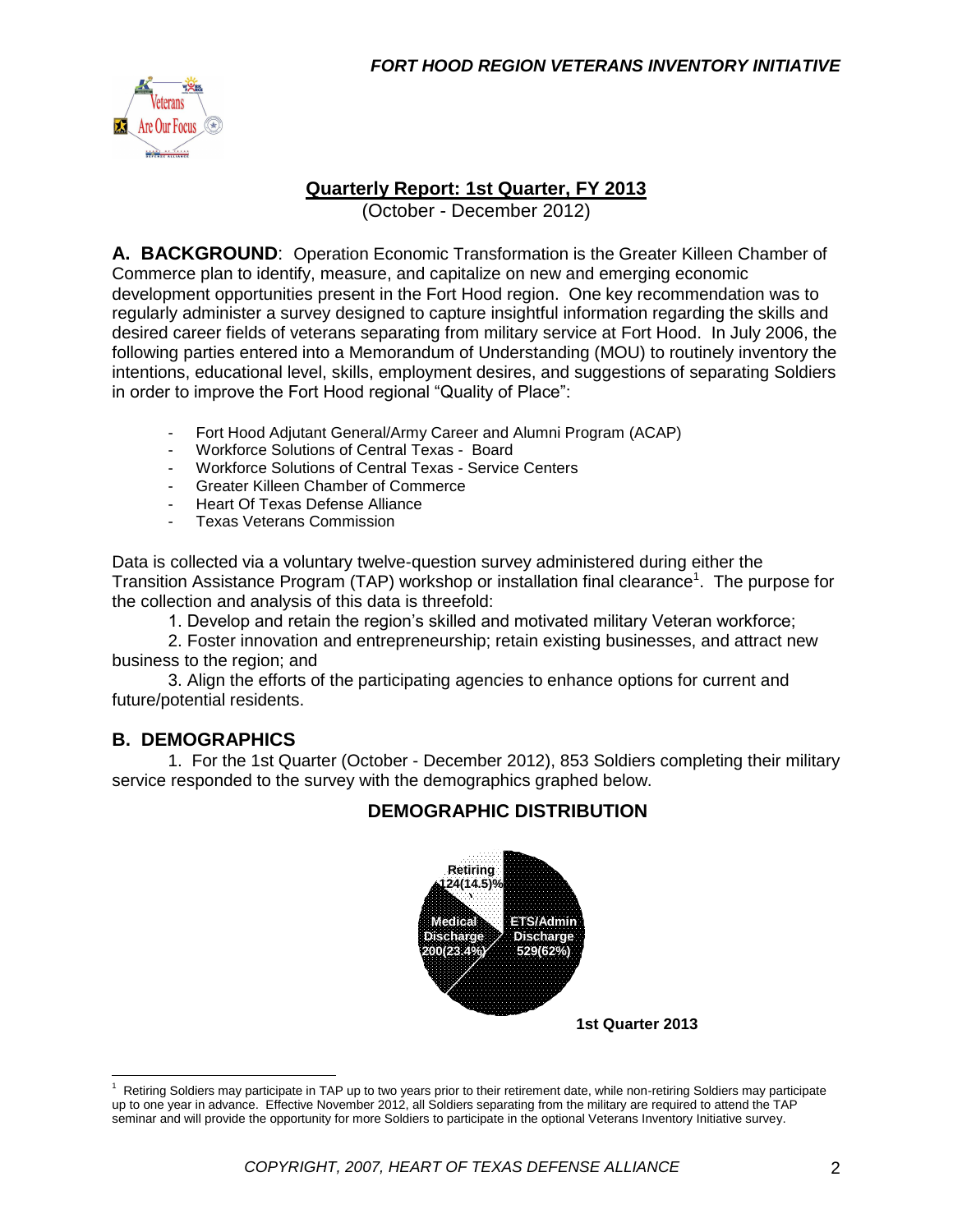

2. The Veteran's Inventory Initiative has collected data on Soldiers separating from the service at Fort Hood since FY 2007 and, over that period, there have been twenty-five recurring quarterly reports based on data from a total of 23,302 separating Soldiers. The following graph compares reasons for separation from FY 2007 through 1st Quarter 2013. For this quarter, separations by type are consistent with 2012 data, with those separating due to ETS increased, those separating due to medical decreased, and those separating due to retiring decreased as well. As the Army downsizes by 2015, we anticipate higher ETS rates to occur and will continue to monitor this in future reports.



**C. INTENTIONS ON STAYING IN THE REGION**: The respondents were surveyed regarding their intentions on remaining in the region (within 30 miles of Fort Hood – generally equating to the Killeen-Temple-Fort Hood Metropolitan Statistical Area) when their service ended.

1. 266 respondents (representing 31.2% of all respondents) indicated they intended to stay in the region. This data represents:

- a. 67 retirees (54%) of all retirement eligible respondents.
- b. 199 (27.3%) of non-retirement eligible respondents.

In addition, 239 (40.7%) of the 587 who responded they did not intend to stay in the region, would do so if desirable employment were available.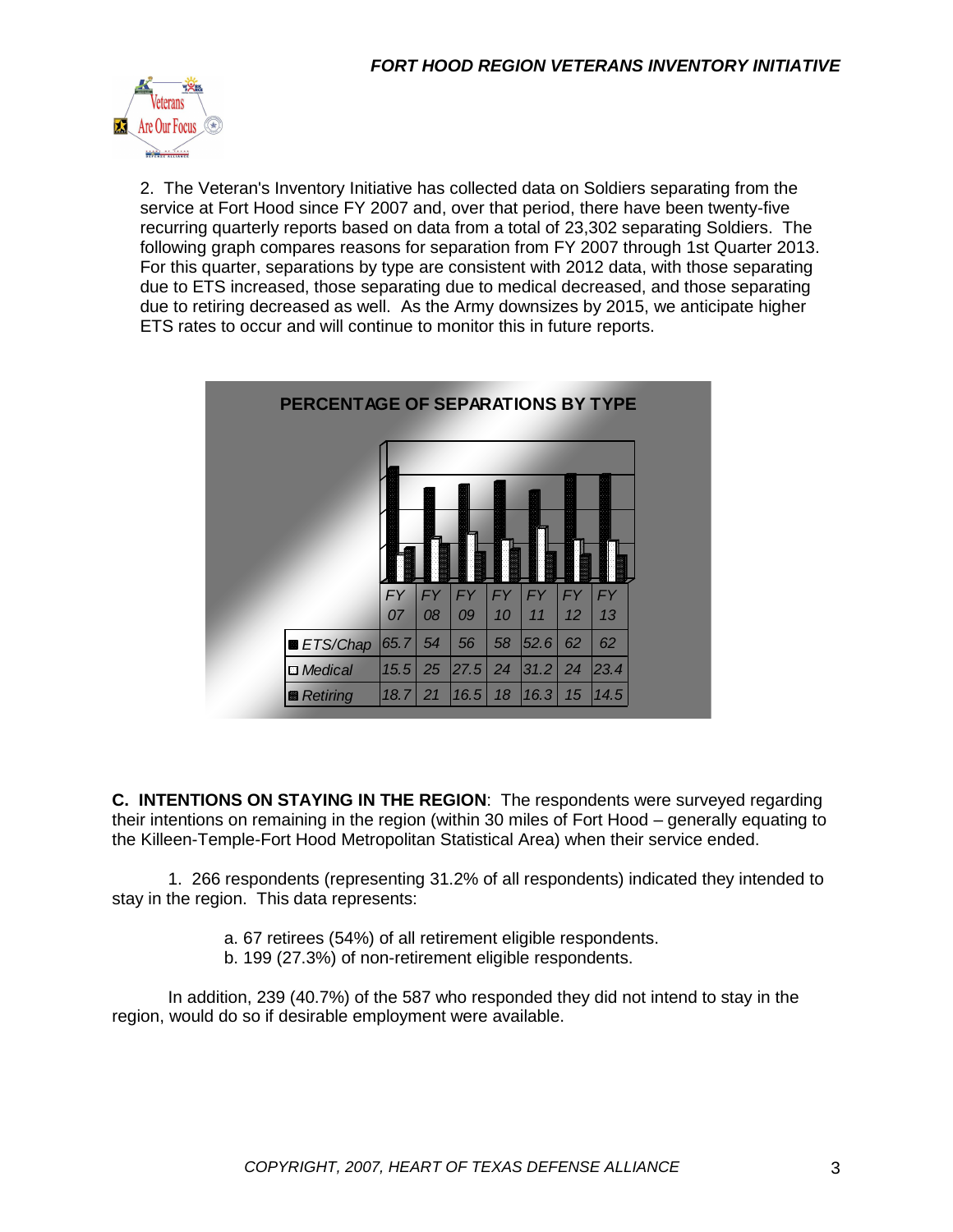



2. When analyzing data of Soldiers' intentions on remaining in the Temple-Killeen-Fort Hood MSA from October 2007 to December 2012, the graph below indicates that the percent of Soldiers intending to remain in the area has consistently averaged between 29 and 41 percent. Data for this quarter fell within this range, and continues to remain within the historical range. $2$ We will continue to monitor this information.



 2 However, because these surveys are completed up to one year for non-retiring Soldiers and two years for retiring Soldiers before actually leaving the service, "intent" to remain (or leave) may change by the actual separation date.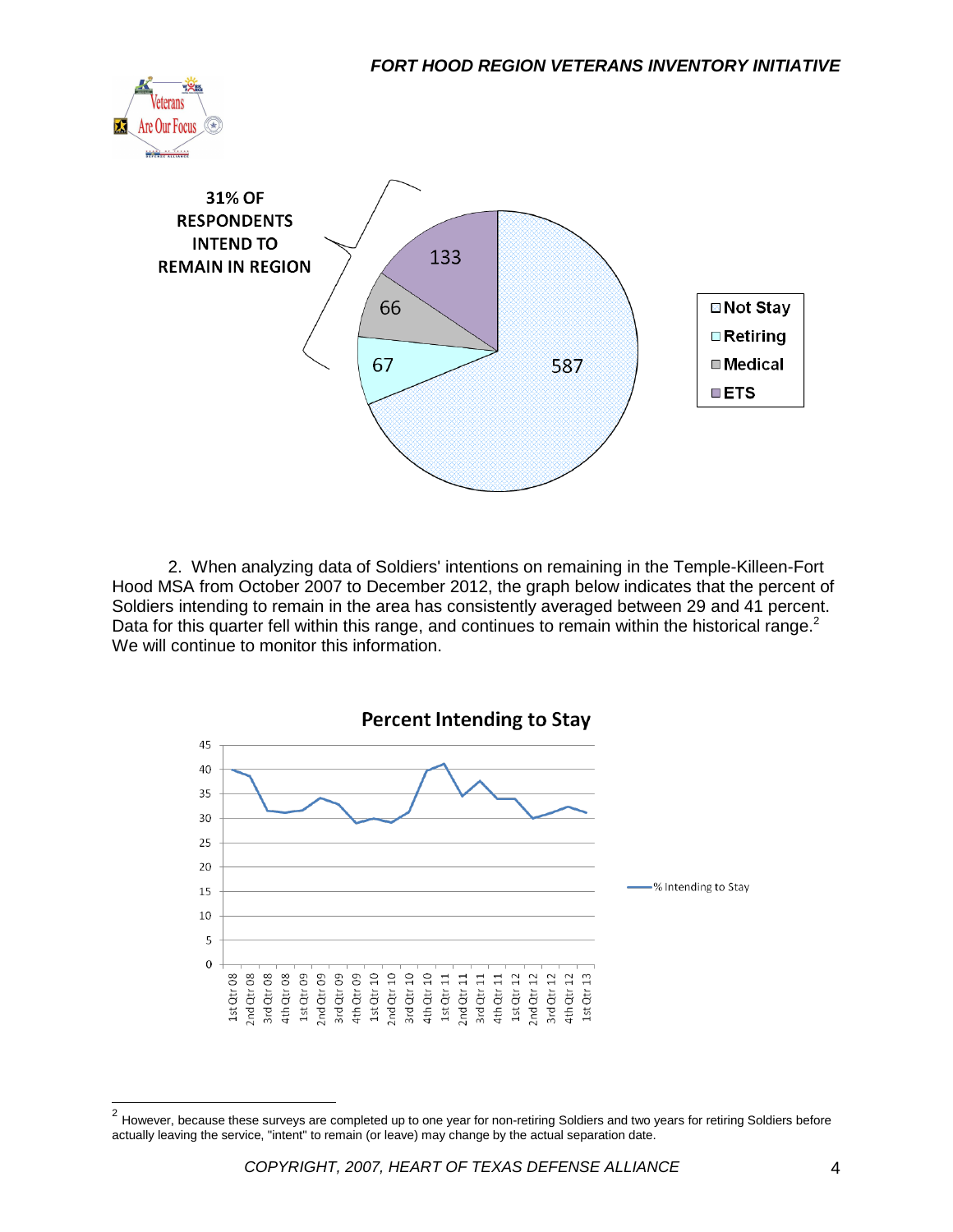

Respondents are able to more clearly indicate the intentions of their plans and desires once leaving the service. For this quarter, in addition to the 31% indicating they intend to remain in the area, another 41% of those not staying would stay if desirable employment was available. Over the past 33 months, 3581 (34%) respondents intended to remain in the Central Texas region and another 2486 (23.5%) of total respondents said they would stay if desired employment was available. While the data has fluctuated over the past four years, the latest trend clearly demonstrates that desirable employment readily available within the MSA is a strong driving force in retaining Soldiers in this area following their service in the military.



3. Military retirees residing in the MSA: While the Veterans Inventory Initiative only surveys the intent of Soldiers departing the service, it is possible to more accurately track the disposition of the retiring population using data from the Retired Army Personnel System, which provides the actual numbers of retired Soldiers to zip code level. For the sixteenth quarter in a row, the rate of growth for retirees in the Killeen-Temple-Fort Hood MSA increased slightly. According to the Retired Army Personnel System data below, Killeen, Harker Heights, Belton, and Nolanville experienced growth rates exceeding the MSA average of 9.5% for the three year period of 2009-2012. Although Nolanville and Gatesville have had an increase in retirees over the past three years, there has been a slight decrease since last quarter while Kempner remained the same. Lampasas continued to have a slight decrease in retirees this quarter as well. In an economic impact study released in Dec 2012, Texas comptroller Susan Combs reported that more than 250,000 retirees and their families remained within traveling distance of the post.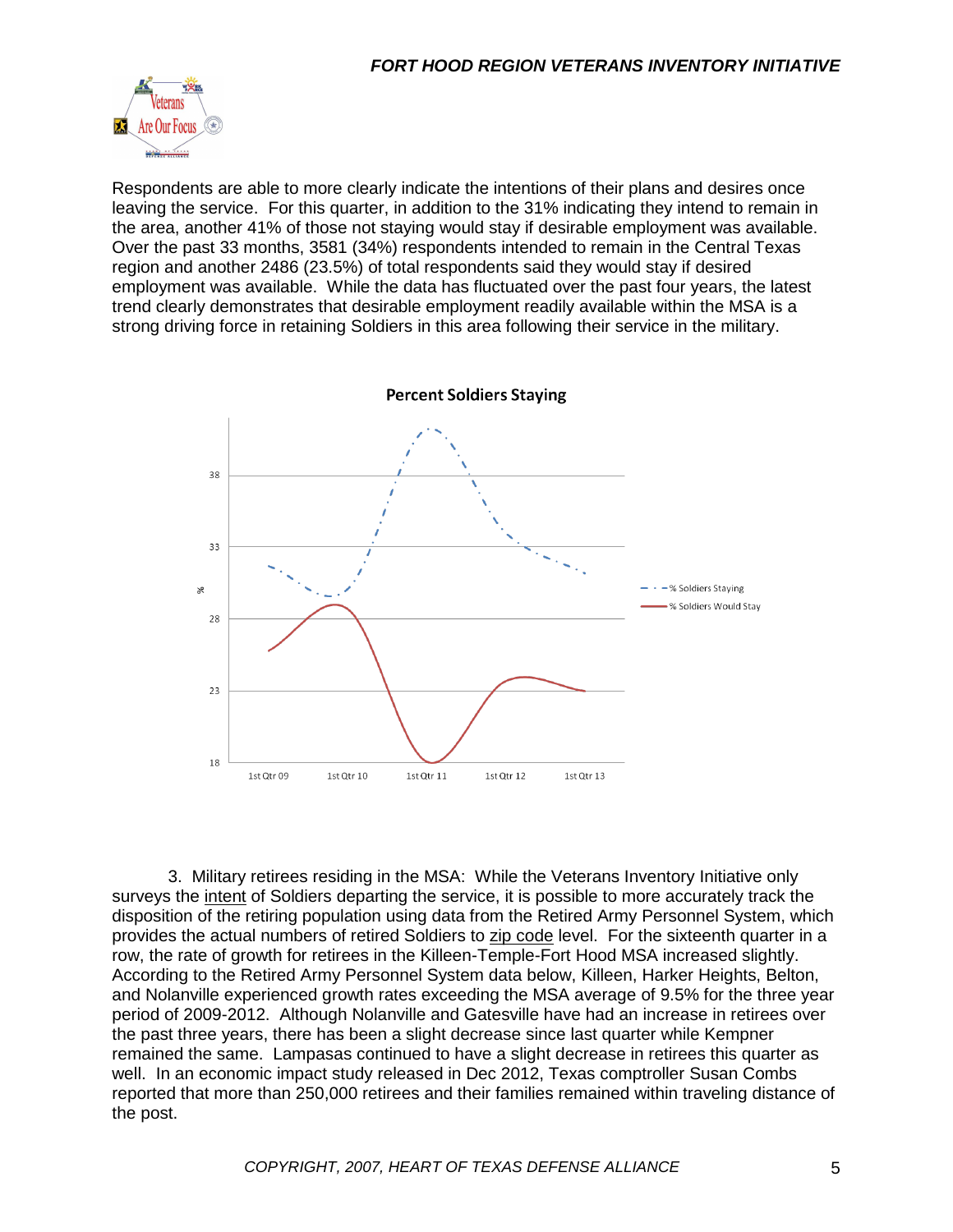

|                       | <b>JUNE</b><br>2009 | <b>DEC</b><br>2012 | % GROWTH<br>2009 - 2012 |
|-----------------------|---------------------|--------------------|-------------------------|
| <b>KILLEEN</b>        | 8120                | 9080               | $+11.8$                 |
| <b>COPPERAS COVE</b>  | 3028                | 3143               | $+3.8$                  |
| <b>HARKER HEIGHTS</b> | 1843                | 2144               | $+16.3$                 |
| <b>TEMPLE</b>         | 1150                | 1194               | $+3.8$                  |
| <b>KEMPNER</b>        | 884                 | 931                | $+5.3$                  |
| <b>BELTON</b>         | 826                 | 937                | $+13.4$                 |
| <b>LAMPASAS</b>       | 356                 | 349                | $-2.0$                  |
| <b>GATESVILLE</b>     | 350                 | 356                | $+1.7$                  |
| <b>NOLANVILLE</b>     | 266                 | 297                | $+11.7$                 |
| <b>SALADO</b>         | 206                 | 223                | $+8.3$                  |
| <b>MSA</b>            | 17029               | 18654              | $+9.5$                  |

Additionally, while the national economy was continuing to experience the effects of the slowly recovering economy as a result of the recession this reporting period, the Killeen-Temple-Fort Hood MSA:

a. Kiplinger.com ranked the Killeen-Temple-Fort Hood MSA as the 3rd most affordable in the nation.

b. Killeen ranked 36th out of 380 MSAs (Metropolitan Statistical Areas) for Recession-Busting Cities, Area Development Magazine, May 2013.

c. Central Texas is ranked as one of the best dollar values for medical spending, Dartmouth Institute for Health Policy and Clinical Practice, April 2013.

d. Killeen ranked fifth overall as one of the best performing cities in the nation by the Milken Institute, Dec 2011.

e. While statewide wages have decreased by .4%, the Central Texas wages have increased by .6%, Workforce Solutions of Central Texas, April 2013.

f. CNN Cost of Living Index confirms that the overall cost of living at Ft Hood (Killeen) provides a Soldier 6% - 14% additional purchase power, CNN Money, April 2013.

g. Killeen ranked fifth in the Best-Performing Cities Index for 2011, December 2011.

h. The Killeen-Temple-Fort Hood metro area's cost of living is 19.4% lower than the U.S. average, Sperling's, www.bestplaces.net, Feb 2011.

i. Killeen was named one of the top ten medium metro areas for Military Retirement: Second Careers by USAA and Military.com, Nov 2011.

j. Population growth of 15.07% since 2000 in the Killeen-Temple-Fort Hood metropolitan area, Sperling's, www.bestplaces.net, Feb 2011.

In addition to these indicators of economic stability for the Killeen-Temple-Fort Hood MSA, the Texas comptroller stated in the 2012 economic report that Fort Hood's economic impact climbed to \$25.3 billion statewide which was a 150% increase in comparison to the 2008 report. Comptroller Susan Combs stated "Fort Hood is an economic engine that helps growth in Texas." The report states that Fort Hood was also indirectly responsible for 214,344 jobs throughout Texas in addition to the 68,942 jobs in the Fort Hood MSA.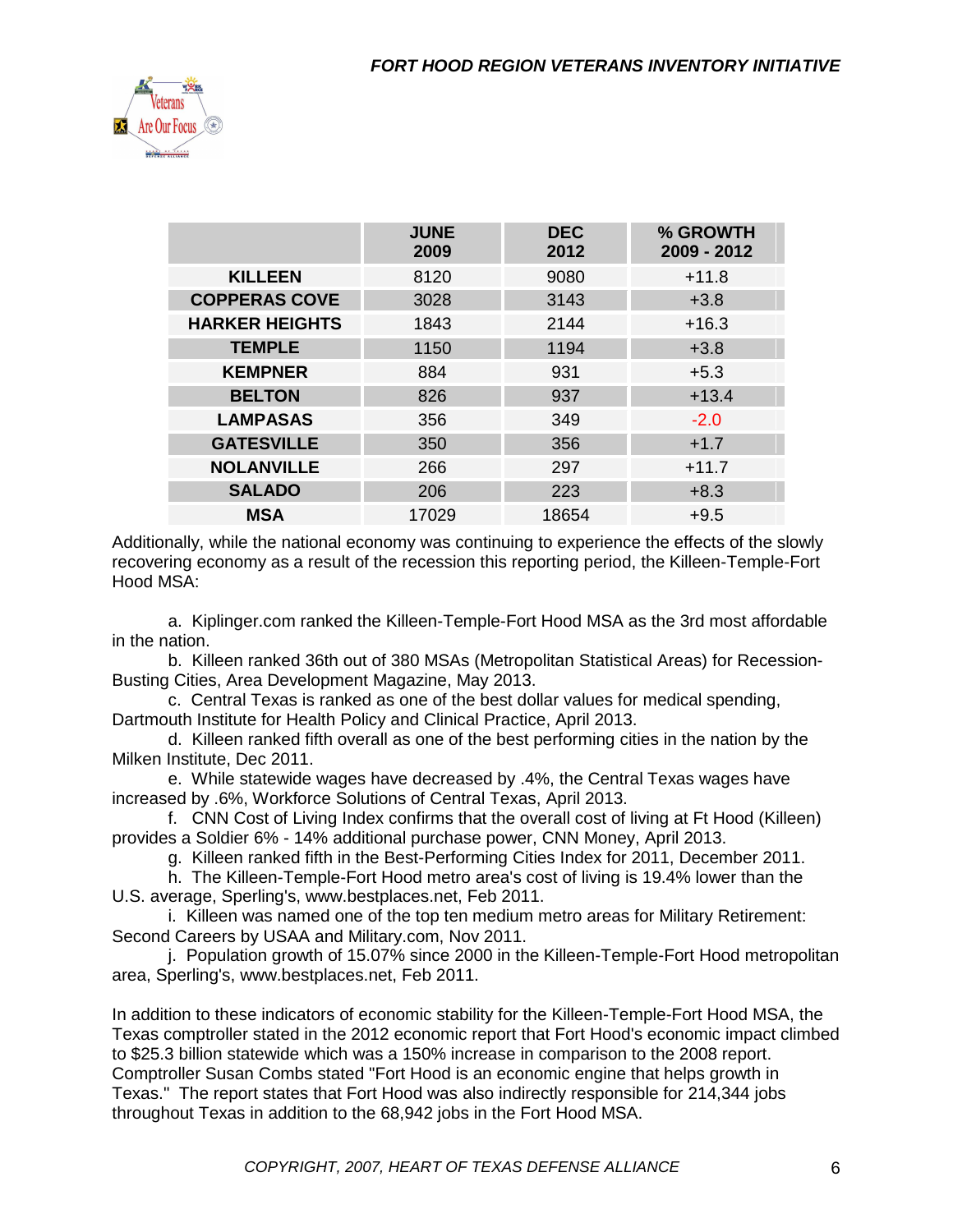

**D. MILITARY OCCUPATIONAL SPECIALITIES**: Departing Soldiers represented 135 different Military Occupational Specialties. However, 90% (766/853 respondents) can be grouped into six general areas: Combat Arms, Maintainers/Repairers, Logistics/Transportation, Medical, Information Technology/Communications, and Engineers.



#### **COMBAT ARMS**

Traditionally, Combat Arms is the largest group and remains the largest group this quarter. Most, if not all, will be combat veterans of the Iraq/Afghanistan campaigns, which have a distinctive small-unit focus by their nature. Therefore, in addition to the skills listed below, these Soldiers would likely have extensive leadership and staff planning skills that far surpass those of their civilian peers.

| Soldiers in combat arms comprise 28% of the separating population. |  |
|--------------------------------------------------------------------|--|
|--------------------------------------------------------------------|--|

| Infantry (108)               | Member or leader who individually employs small arms/heavy anti-   |  |  |
|------------------------------|--------------------------------------------------------------------|--|--|
|                              | armor weapons in support of combat operations                      |  |  |
| Armor $(69)$                 | Member or leader who employs main battle tanks or cavalry fighting |  |  |
|                              | vehicles in combat operations, and performs reconnaissance and     |  |  |
|                              | security.                                                          |  |  |
| <b>Field Artillery (50)</b>  | Operate or supervise high technology cannon artillery weapons,     |  |  |
|                              | automated tactical data systems, intelligence activities, target   |  |  |
|                              | processing, radar operations, artillery surveying operations, or   |  |  |
|                              | meteorological observation.                                        |  |  |
| <b>Air Defense Artillery</b> | Operate command/control/communications/computer information        |  |  |
| (13)                         | systems or the lightweight, highly mobile Avenger or medium weight |  |  |
|                              | Patriot Air Defense Missile systems.                               |  |  |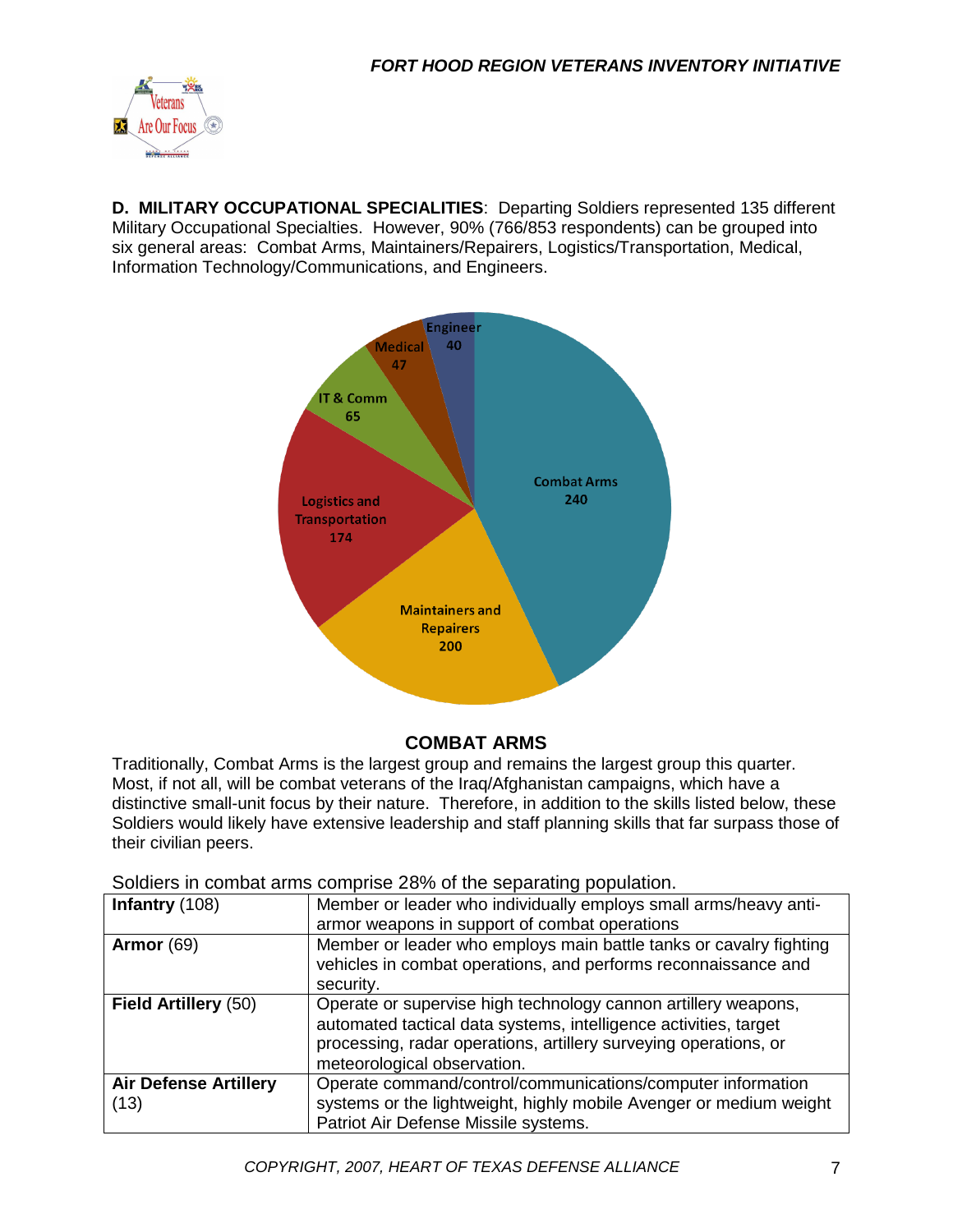

### **MAINTAINERS/ REPAIRERS**

Soldiers that work in the field of maintenance and repair comprise 23% of the separating population.

| <b>Wheeled Vehicle</b><br>Mechanics (41) | Supervise and perform unit, direct support and general support level<br>maintenance and recovery operations on light and heavy wheeled<br>vehicles, their associated trailers and material handling equipment.                                                                                                                                                                                                                        |
|------------------------------------------|---------------------------------------------------------------------------------------------------------------------------------------------------------------------------------------------------------------------------------------------------------------------------------------------------------------------------------------------------------------------------------------------------------------------------------------|
| <b>Aviation repairers (31)</b>           | 10 different enlisted specialties (less pilots and air traffic controllers)<br>ranging from aircraft structural repairers to airframe-specific<br>armament/electrical/avionics system repairers.                                                                                                                                                                                                                                      |
| Special purpose (29)                     | 15 different low-density fields that require a degree of technical skills<br>that would support the repair and maintenance of Army vehicles and<br>equipment. These skills include metal workers (welders),<br>machinists, small arms and fire control repair, power generation,<br>computer/detection systems, radar, avionic communication<br>equipment, and special purpose equipment (such as HVAC and<br>refrigeration systems). |
| <b>Tracked Vehicle</b><br>Mechanics (26) | Perform or supervise unit maintenance, diagnose, and troubleshoot<br>malfunctions on gas turbine and diesel power plants; the suspension,<br>steering, hydraulics, auxiliary power units, and the armament/fire<br>control systems on tracked vehicles including the M1 Abrams main<br>battle tank and Bradley Fighting Vehicle.                                                                                                      |

#### **LOGISTICS AND TRANSPORTATION**

Soldiers serving in the logistics and transportation fields comprise 20% of the separating population.

| <b>Motor Transport</b><br>Operator (57)         | Supervises and operates wheel vehicles to transport personnel and<br>cargo. Oversees and checks proper loading and unloading of cargo<br>on vehicles and trailers.                                     |
|-------------------------------------------------|--------------------------------------------------------------------------------------------------------------------------------------------------------------------------------------------------------|
| <b>Petroleum Supply</b><br>Specialists (27)     | Supervise the receipt, storage, accountability, and cares for<br>dispensing, issuing and shipping bulk or packaged petroleum, oils,<br>and lubricants.                                                 |
| <b>Automated Logistical</b><br>Specialists (26) | Supervise and perform management or stock record/warehouse<br>functions pertaining to receipt, storage, distribution and issue, and<br>maintain equipment records and parts.                           |
| <b>Unit Supply</b><br>Specialists (23)          | Supervise or perform duties involving the request, receipt, storage,<br>issue, accountability, and preservation of individual, organizational,<br>installation, and expendable supplies and equipment. |
| <b>Food Service</b><br>Specialists (22)         | Supervise or prepares, cooks and serves food in field or garrison<br>food service operations.                                                                                                          |

#### **MEDICAL**

Personnel in the medical field make up 6% of the separating population.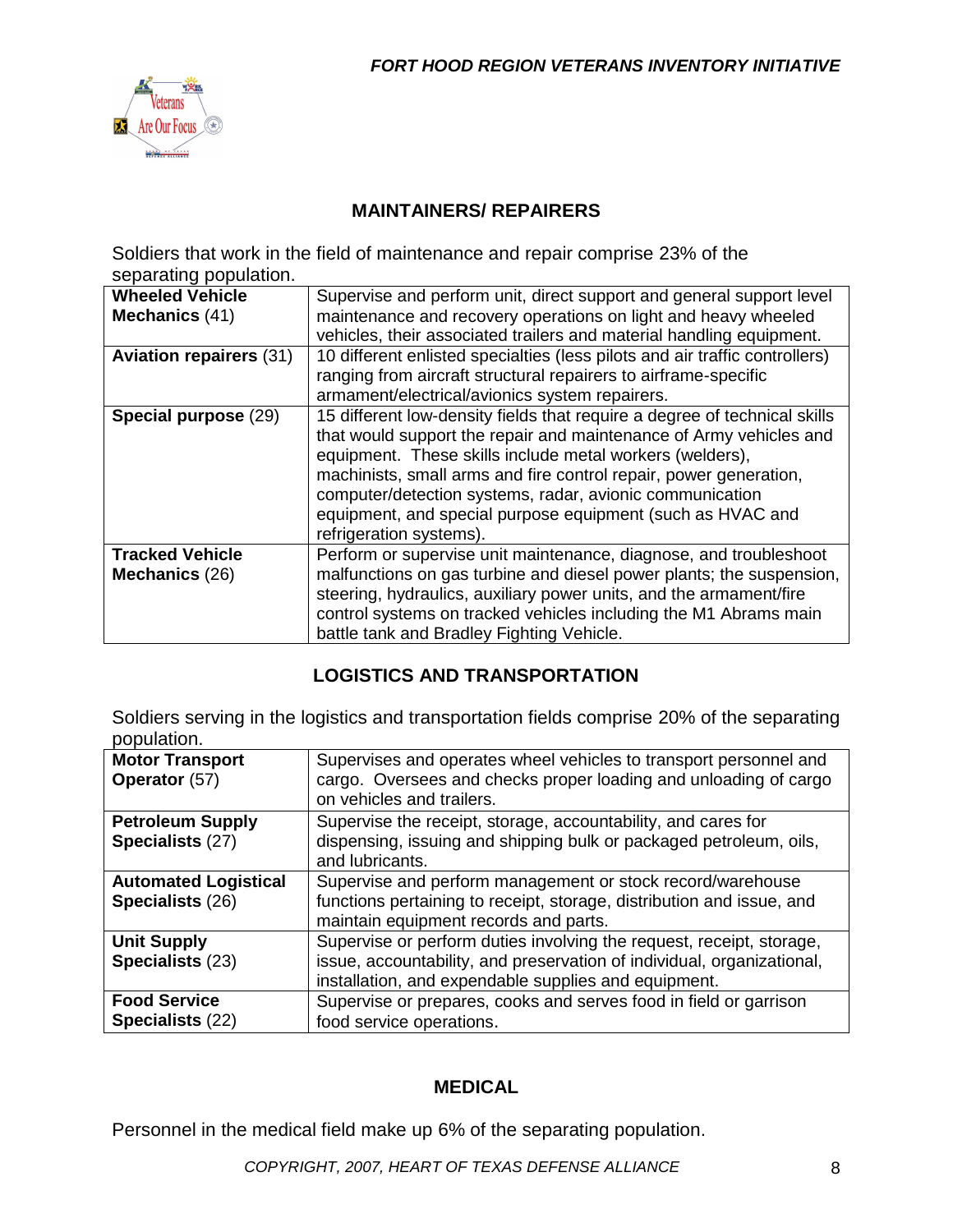

| <b>Health Care Specialist</b><br>(34) | Provide emergency medical treatment, limited primary care, force<br>health protection, evacuation in a variety of operational and clinical<br>settings from point of injury or illness through the continuum of<br>military health care under the supervision of a physician, nurse or<br>physician's assistant. As a field combat medic, provides emergency<br>medical care/treatment at point of wounding on the battlefield or to<br>battle and non-battle casualties during wartime. |
|---------------------------------------|------------------------------------------------------------------------------------------------------------------------------------------------------------------------------------------------------------------------------------------------------------------------------------------------------------------------------------------------------------------------------------------------------------------------------------------------------------------------------------------|
| <b>Other (13)</b>                     | 2 Medical Surgical Nurses, 2 Patient Admin Spec, 2, Medical Lab<br>Spec, 1 Internist, 1 Perioperative Nurse, 1 Orthopedic Spec, 1<br>Optical Lab Spec, 1 Medical Lab Spec, 1 Animal Care Spec, and 1<br>Mental Health Spec.                                                                                                                                                                                                                                                              |

### **INFORMATION TECHNOLOGY AND COMMUNICATIONS**

The information technology and communications field makes up 8% of the separating population.

| <b>Systems Specialist</b><br>with battlefield signal support systems, terminal devices, satellite<br>communications equipment and automated telecommunications<br>(17)<br>computer systems, to include local area networks, wide area<br>networks and routers. Integrate signal systems and networks; |
|-------------------------------------------------------------------------------------------------------------------------------------------------------------------------------------------------------------------------------------------------------------------------------------------------------|
|                                                                                                                                                                                                                                                                                                       |
|                                                                                                                                                                                                                                                                                                       |
|                                                                                                                                                                                                                                                                                                       |
| performs unit level maintenance on authorized signal equipment and                                                                                                                                                                                                                                    |
| associated electronic devices; train and provide technical assistance                                                                                                                                                                                                                                 |
| to users of signal equipment.                                                                                                                                                                                                                                                                         |
| <b>Information</b><br>Supervise, install, operate and perform unit level maintenance on                                                                                                                                                                                                               |
| multi-functional/multi-user information processing systems,<br><b>Technology Specialist</b>                                                                                                                                                                                                           |
| peripheral equipment, and associated devices. Perform analyst and<br>(14)                                                                                                                                                                                                                             |
| information assurance functions and conducts data system studies.                                                                                                                                                                                                                                     |
| Perform Information Services Support Office (ISSO) duties of                                                                                                                                                                                                                                          |
| printing, publications, records management and Communication                                                                                                                                                                                                                                          |
| Security (COMSEC) custodian functions and certification authority                                                                                                                                                                                                                                     |
| duties in support of the Defense Message System (DMS).                                                                                                                                                                                                                                                |
| <b>Multichannel</b><br>Supervise, install, operate and perform unit level maintenance on                                                                                                                                                                                                              |
| <b>Transmission System</b><br>multi-channel line-of-site and tropospheric scatter communications                                                                                                                                                                                                      |
| <b>Operator-Maintainer</b><br>systems, communications security (COMSEC) devices, and                                                                                                                                                                                                                  |
| (12)<br>associated equipment.                                                                                                                                                                                                                                                                         |
| <b>Cable Systems</b><br>Cable Systems Installer-Maintainers are primarily responsible for                                                                                                                                                                                                             |
| Installer-Maintainer (5)<br>installing, operating and performing maintenance on cable and wire                                                                                                                                                                                                        |
| communications systems, communication security devices and                                                                                                                                                                                                                                            |
| associated equipment.                                                                                                                                                                                                                                                                                 |
| <b>Microwave Systems</b><br>Microwave Systems Installer-Maintainers are primarily responsible                                                                                                                                                                                                         |
| <b>Operator-Maintainer</b><br>for installing, operating and maintaining microwave communications                                                                                                                                                                                                      |
| systems. They also work with associated antennas, multiplexing and<br>(5)                                                                                                                                                                                                                             |
| communications security equipment.                                                                                                                                                                                                                                                                    |

#### **ENGINEERS**

The engineer field makes up 5 % of the separating population.

**Combat Engineer** (27) Engaged in providing mobility, counter-mobility and survivability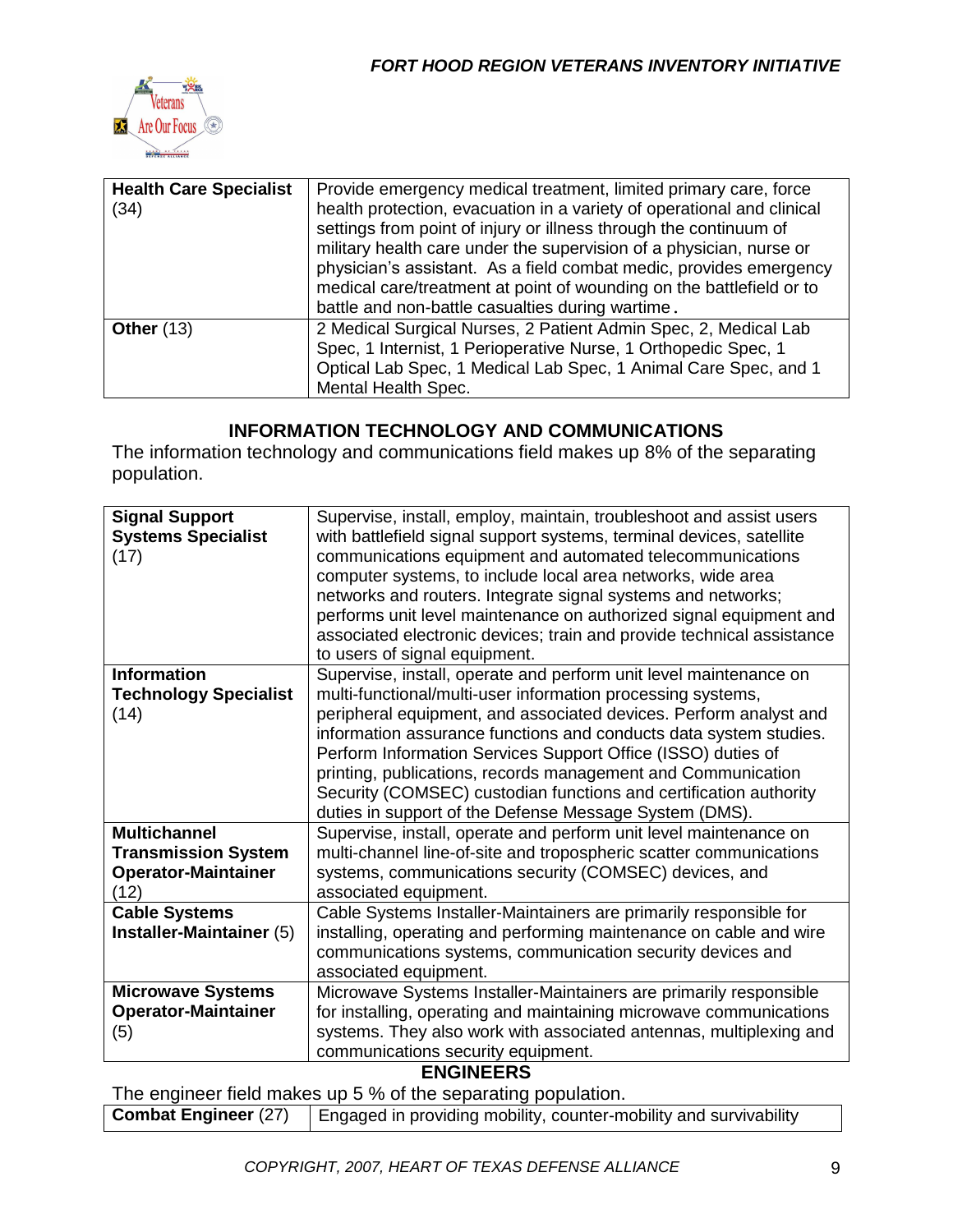

|              | support to combat forces. Operates, directs and assists in the<br>operation of various light and heavy engineer wheeled and tracked<br>vehicles. Directs construction of shelters and assembly of military<br>fixed bridges. |  |
|--------------|------------------------------------------------------------------------------------------------------------------------------------------------------------------------------------------------------------------------------|--|
| Other $(10)$ | 5 Construction Engineers, 2 Bridge Crew Members, 1 Concrete and<br>Asphalt Equip Operator, 1 Terrain Data Spec, and 1 Interior<br>Electrician.                                                                               |  |

**E. DESIRED POST- MILITARY SERVICE EMPLOYMENT:** Respondents are asked to indicate the type (or types) of post-military employment they desire. If married, they can indicate their spouse's employment preferences. In order to standardize input for ease of analysis, the survey provides 14 broad categories conforming to industry categories found in the North American Industrial Classification System (NAICS), but respondents may write in and/or amplify any area not listed. For this 1st Quarter report, the top five desired categories of post-military service employment were<sup>3</sup>:

#### **SOLDIER SPOUSE**

| 1. Law Enforcement/Security: | -330 | 1. Administrative/Office: | 251 |
|------------------------------|------|---------------------------|-----|
| 2. Other:                    | 272  | 2. Medical/Health Field:  | 219 |
| 3. Management/Business:      | 267  | 3. Other:                 | 187 |
| 4. Administrative/Office:    | 246  | 4. Management/Business:   | 164 |
| 5. Equipment/Maint. Repair:  | 225  | 5. Education/Teaching:    | 159 |

The anomalies in Military Occupational Specialty (MOS) data may have been carried over to the types of post-service employment desired. Law Enforcement/Security was ranked as the top desired career for post-service employment and is most likely attributed to the large number of Soldiers separating with a Combat Arms MOS. While Management/Business has been one of the top desired careers for post-service employment since 2007, it was the third highest desired career for this quarter. Since October 2007, the top desired careers for spouses have always included Administrative/Office, Education/Teaching, and Management/Business; Administrative/Office was the top desired career for spouses again this quarter. The Medical/Health Field was in the top five for desired spouse employment and has been since July 2008.

<sup>&</sup>lt;u>3</u><br><sup>3</sup> Employers desiring to hire Fort Hood veterans may post their employment website URL link on the ACAP website (www.acap.army.mil). Employers may also coordinate with the Fort Hood Transition Services Manager (Linda Christ at (254)288-6735) to arrange to recruit potential Veteran employees in person Tuesday through Thursday, and briefly address the TAP workshop (industry they represent, skills they are seeking, availability to discuss job opportunities.) Employers may place a job posting via "Work in Texas" (www.workintexas.com) - a statewide, internet-based job matching system through the Central Texas Workforce Center (254)200-2020. The Texas Veterans Services staff work closely with the Central Texas Workforce Business Services including job development, direct referrals, and military skills-civilian occupations matching. Contact Jerry Butts (Killeen: (254)200-2026) or Waverly Hargrove (Temple: (254)773-1607, ext 4032) for more information.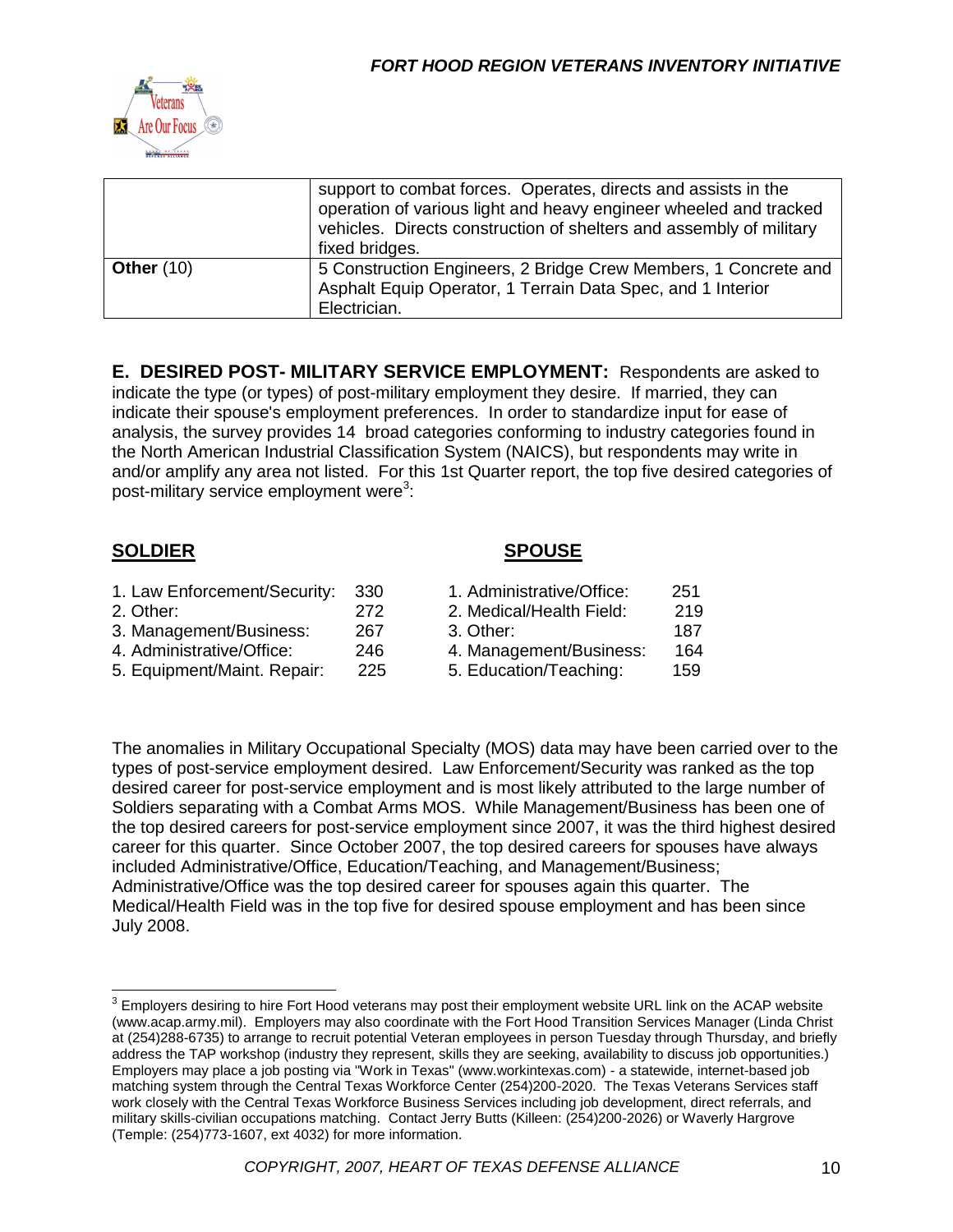

The top categories of desired post-service employment for those intending to retire from military service are:

| 1. Management/Business:   | 34 responses |
|---------------------------|--------------|
| 2. Admin/Office:          | 27 responses |
| 3. Other:                 | 25 responses |
| 4. Educ/Teaching:         | 23 responses |
| Law Enforcement/Security: | 23 responses |
| 5. Trans/Warehouse:       | 22 responses |

Management and Business, once again, moved back to the top desired area of employment for this 1st quarter. Although Law Enforcement/Security was not listed as the top desired career as it often has been, it still continued to remain one of the top five desired careers after retirement from the service; this may be a function of the Military Occupational Specialty data being carried over to the types of post-service employment desired. According to a new study by Payscale.com, management consultation and information technology program managers top the list for best jobs for veterans. The following is a list of the 16 most common and well-paid occupations that veterans have entered since transitioning from the military service.

- Management consultant
- **Program manager, information technology**
- **Systems analyst**
- **FBI** agent
- **Field service engineer, medical equipment**
- **Systems engineer**
- **Information technology consultant**
- **Intelligence analyst**
- **Helicopter pilot**
- **Network engineer**
- **Project manager, construction**
- **Technical writer**
- **Business development manager**
- **Network administrator, information technology**
- **Heating, ventilation, and air conditioning service technician**
- **Fireman**

Orion International, an employment placement service for former military personnel, finds that officers and senior-enlisted personnel typically find success in high-level management positions and many major corporations offer "fast-track" leadership development for veterans. Officers and Non-Commissioned Officers eligible to retire have spent many years leading increasingly larger and more complex organizations, are graduates of an Army Professional Education system that focuses on developing their leadership skills, and have demonstrated success as a result of their longevity of service. Orion's goal is to help place those with strong leadership skills back into the private sector work force who have mastered the skills of management during military service and many companies are looking to veterans to fulfill that need. Employers are looking to former military personnel due to their leadership experience, transferrable skills, and proven accountability. These veterans are known for being highly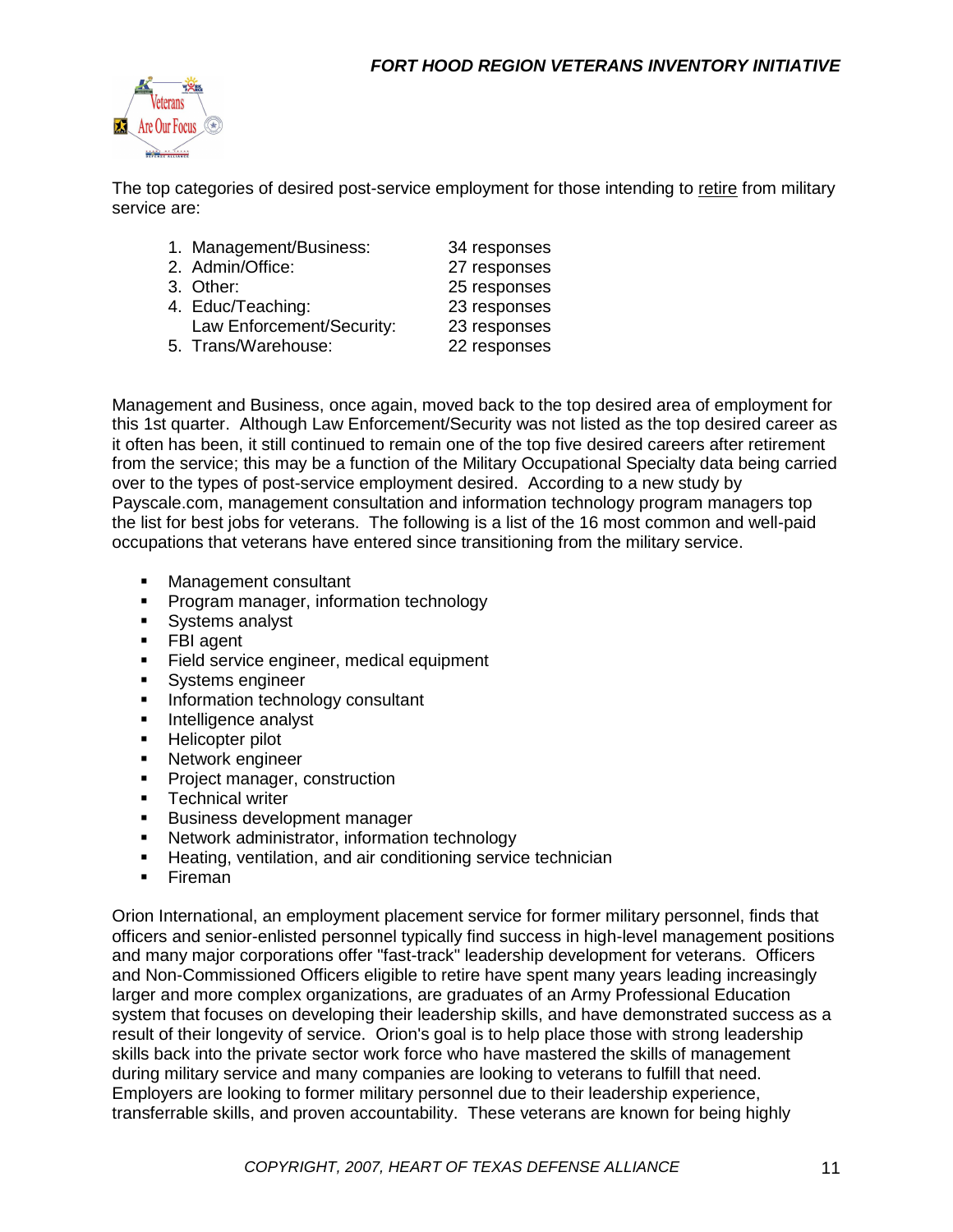

energetic and motivated and also known for being career-oriented, goal-oriented, and are very familiar with being in a position where accountability is high. The survey asks respondents if they do not intend to remain in the MSA upon leaving the service, would a job available in the area change their response. Typically, another 18% - 26% would remain in the area if a job was available.

The Institute for Veterans and Military Families at Syracuse University performed a comprehensive study on the traits of military Veterans and developed a report of the results titled, "The Business Case for Hiring a Veteran."

[\(http://www.dol.gov/vets/vrap/Syracuse%20Business%20Case%20to%20Hire%20a%20Vet.pdf\)](http://www.dol.gov/vets/vrap/Syracuse%20Business%20Case%20to%20Hire%20a%20Vet.pdf) It reported that previous military service resulted in leadership ability and a strong sense of mission which are highly valued traits in a competitive business environment. Of the ten traits discussed in the paper, it identified that Veterans are adept at skills transfer from their past military experience to the new work environment, they are able to act quickly and decisively in a changing environment, they demonstrate high levels of resiliency, exhibit advanced teambuilding skills, and possess a strong organizational commitment. This research supports very compelling reasons for hiring individuals with military background and experience. The Killeen-Temple-Fort Hood MSA has a large pool of educated veteran job applicants to choose from and it is clear that many would respond favorably to remaining in the area if the right job was available to choose from at the end of their service in the military.

While it is understandable that jobs readily available within the area would retain many more Soldiers within the MSA upon leaving the service, the Census Bureau has confirmed that 2.4 million businesses are owned by military veterans. Veterans have many years of military experience preparing them for the rigors of running a small business. Their discipline, drive, and motivation are characteristics that make them desirable employees. The combination of self-driven veterans and an inexpensive cost of living makes the Killeen-Temple-Fort Hood MSA a desirable place to retire.

The *Operation Economic Transformation* Report identified four "target industries" or clusters that present the Greater Fort Hood Region with immediate opportunities for economic growth:

Information Technology Transportation and Logistics Healthcare Services Business Services

Clusters are geographic concentrations of interconnected firms and institutions utilizing related applications and serving similar markets. When fully developed, clusters can act as the principal drivers of economic growth and innovation in a region. The report recommended pursuing the development of these four clusters through a coordinated strategy of business retention, recruitment and entrepreneurship.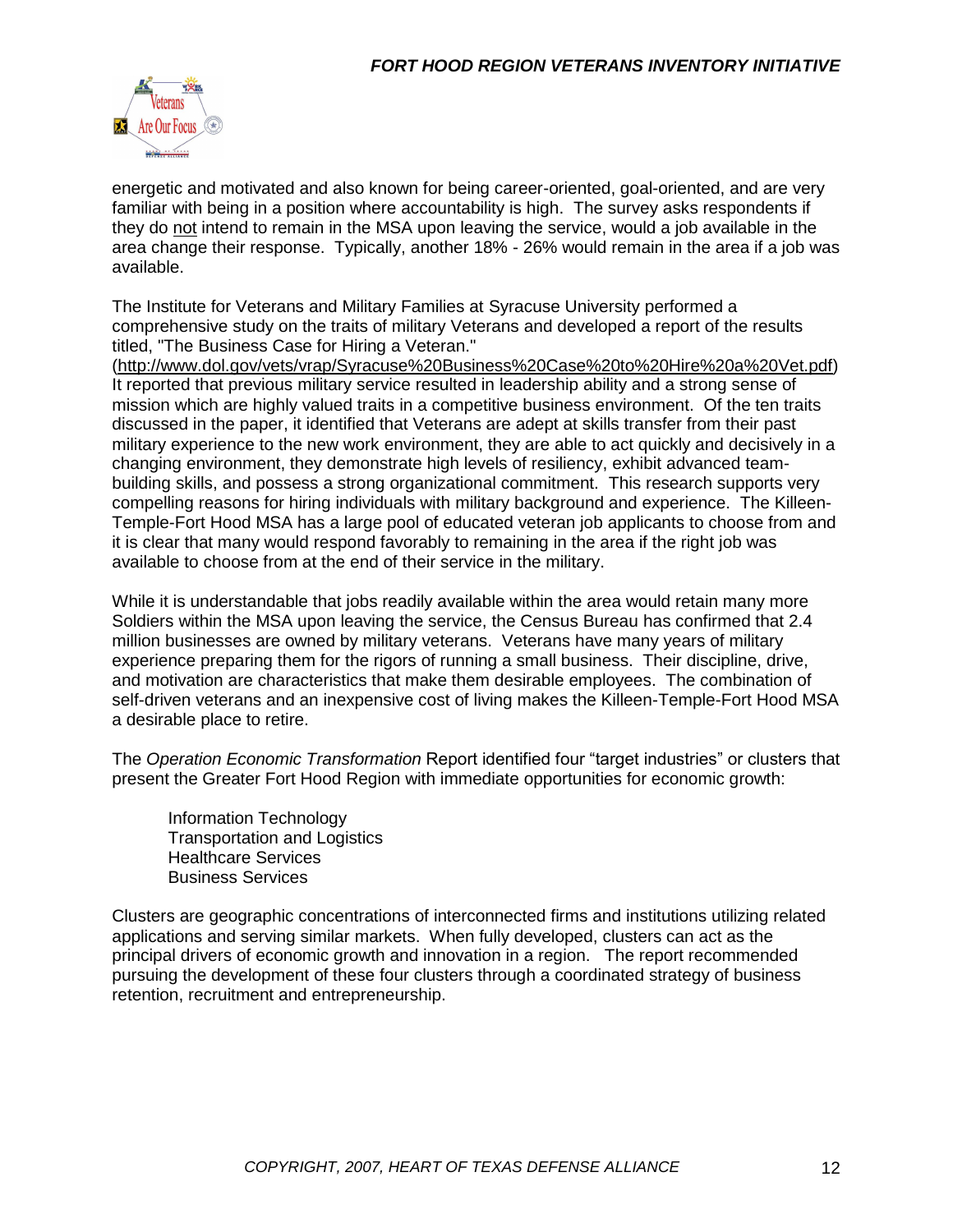



When separating the respondents into major MOS categories, there is a strong correlation between the numbers of separating Soldiers with those skills and the target clusters in the Operation Economic Transformation Report as shown in the chart above. In addition, because Officers and Non-Commissioned Officers eligible to retire have spent many years of their military career in leadership positions and are graduates of an Army Professional Education system, they have acquired many skills in Management and Administrative roles. This training and experience, regardless of their MOS, would directly correspond with the Business Services cluster.

**F. EDUCATION LEVEL OF THOSE REMAINING IN THE REGION:** Respondents provide their highest level of educational attainment. For this quarter, 69% percent of the respondents who intend to remain in the region have some level of post-secondary education:

- 1. Some College 49%
- 2. Associates Degree 10%
- 3. Baccalaureate Degree 6%
- 4. Masters Degree 4%

The data from 23,302 Soldiers separating over the last 25 quarters indicates that for those Soldiers who intend to remain in the Killeen-Temple-Fort Hood MSA (both retirement eligible and non-retirement eligible) educational attainment has increased steadily from 2007 to present.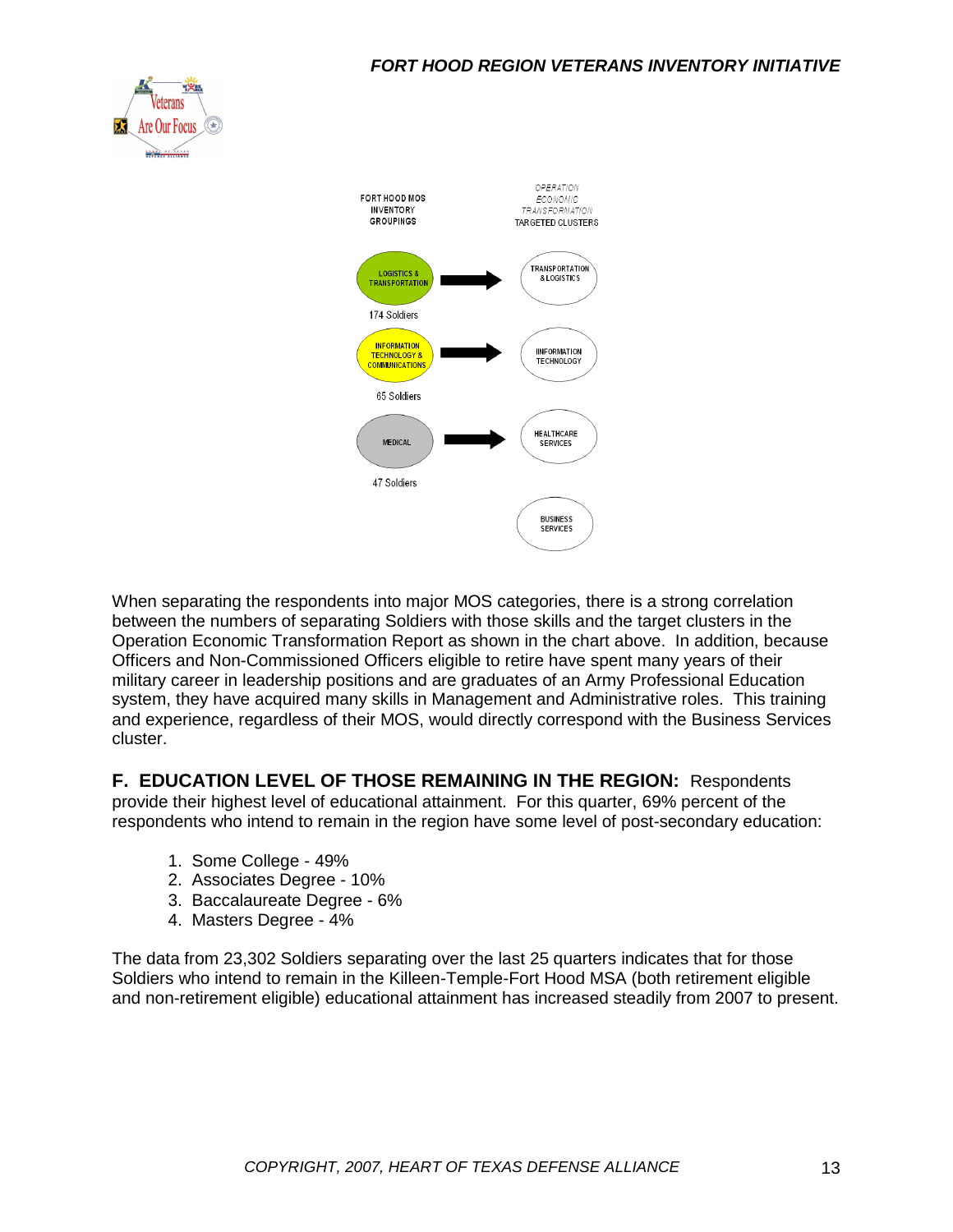



## **Educational Attainment % of Those Intending to Stay in MSA**

Anecdotally, businesses indicate they want to hire veterans. Educational attainment is a key variable in that process given the current national unemployment rate. With the sluggish job market and the extra benefits of health care, tuition assistance, and housing and food allowances while in the service, the military is becoming a more favorable career choice. However, with the downsizing of troop levels, the standards of recruiting has become more stringent. Today, candidates applying with a GED are often turned away and encouraged to complete at least 15 college credits before re-applying which guarantees a more educated group of veterans<sup>4</sup>. When taking into account that Central Texas offers a low cost of living, has several post secondary educational institutions within the Killeen-Temple-Fort Hood MSA where Soldiers are able to complete their degrees, and the fact that a large percent of Soldiers separating from the service desire to remain in the area, the Killeen-Temple-Fort Hood MSA is becoming a very desirable area for potential business partners to relocate to the area. This opportunity may also motivate many other Soldiers who have started their degree as indicated in the above graph to complete their education through the use of their Post 9/11 GI Bill benefits with the potential of a job in the area after leaving the service.

### **G. DESIRED "QUALITY OF PLACE" IMPROVEMENTS:**

1. In the past, the Veteran's Inventory Initiative reports have tracked the respondents' desired improvements (their perception of the Central Texas Quality of Place) if remaining in the Killeen-Temple-Fort Hood MSA after separation from the military service. Respondents were also given the opportunity to provide additional comments regarding their response to "quality of place." The survey was revised in July 2009 to gain more clarity on the quality of place factors that separating Soldiers specifically indicated needed improvement.

 $\overline{\phantom{a}}$ <sup>4</sup> Annalyn Kurtz, Getting Into the Military is Getting Tougher, http://money.cnn.com/2013/05/15/news/economy/military-recruiting/, 15 May 2013.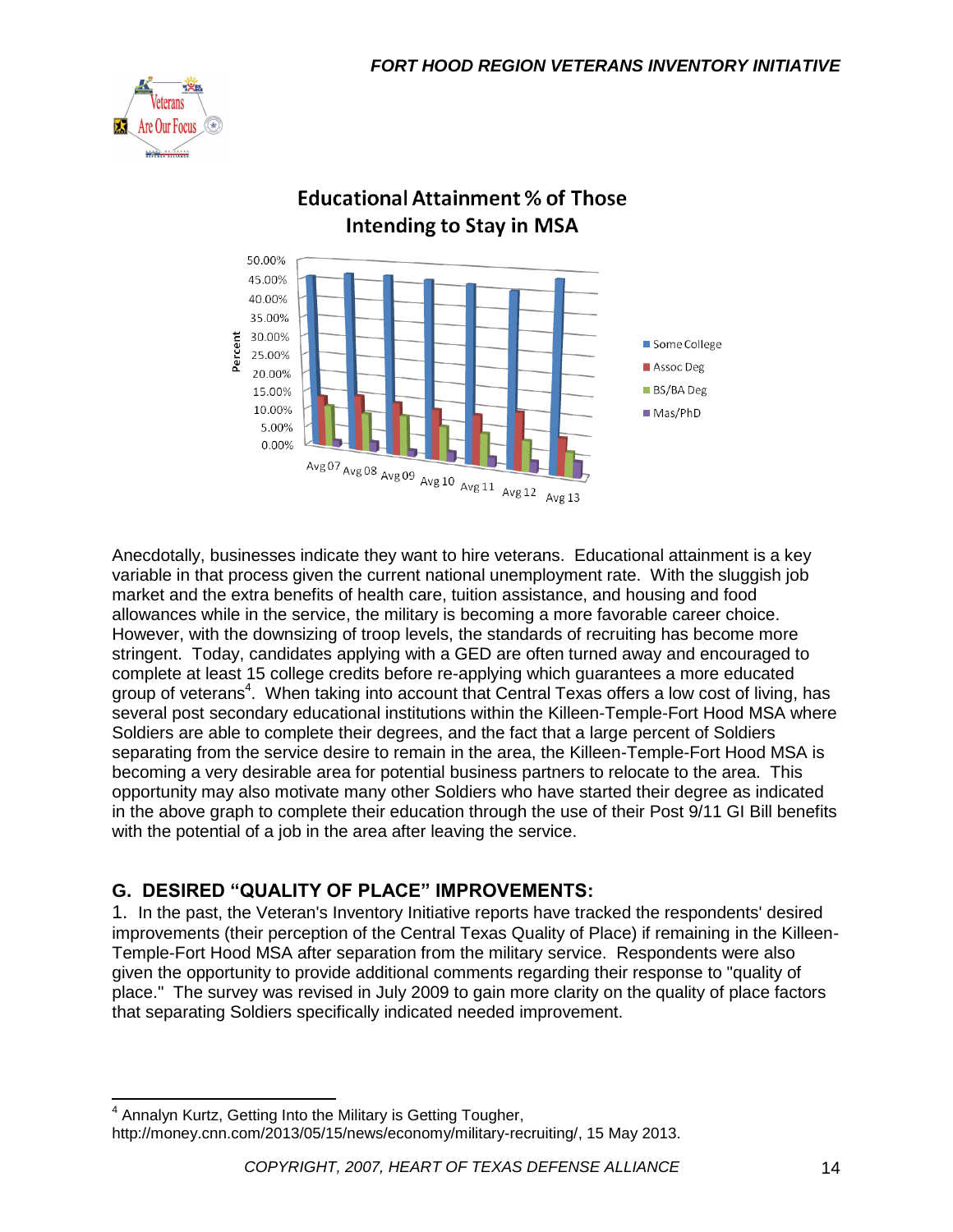

After removing the 35.3% who state they intend to "return to home of record" (25.8%) and "moving for employment elsewhere" (9.5%) choices, the following graph depicts the factors that the remaining 64.7% cite as quality of place issues.

# **Quality of Place Desires Needing Improvement 1st Quarter 2013**



2. For this quarter, the top three desired quality of place improvements were lack of family entertainment, traffic congestion, and population congestion. Over the next three years, a number of transportation improvement projects will be completed (widening of US 190, SH 195, SH 201) that should assist in alleviating traffic congestion. Continued decreases in respondents citing lack of available higher education opportunities and available housing is an indicator that the region is making progress in areas that were perceived as significant issues in the past. While there are areas that separating Soldiers desire to see improvements to within the MSA, the Killeen-Temple-Fort Hood MSA economy appears to be more stable than many other areas in the country as well as most of Texas which makes this a desirable area to live after separating from the military.

Perceptions versus reality. Specific comments that separating Soldiers cite as desired improvements to the Central Texas "Quality of Place" remain consistent from previous reports. As 75 to 80 percent of Fort Hood Soldiers reside in the communities of Central Texas (98% within 10 miles of the Fort Hood main gate), the comments reflect their perceptions of areas where improvements might further influence their decision to remain in the region when their military service ends. As Operation Economic Transformation points out, "Economic development planning that is responsive to new opportunities…recognizes the increasing importance of quality of place in the attraction and retention of business and workers. Quality of place is about providing options, not just for current residents, but for those who will be